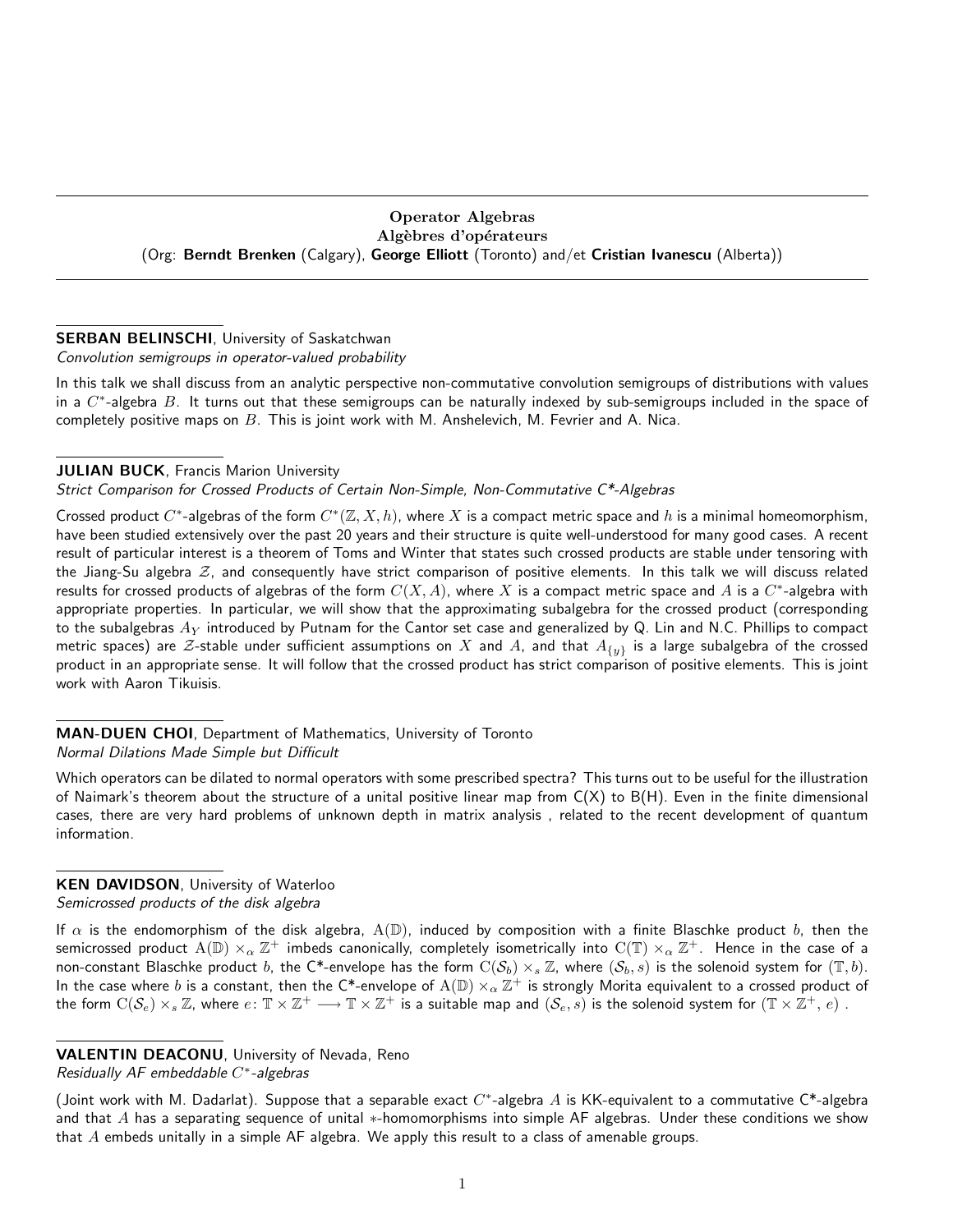## ANDREW DEAN, Lakehead University

Classification of  $C^*$ -dynamical systems

We shall discuss recent progress in classification of  $C^*$ -dynamical systems.

# GEORGE ELLIOTT, University of Toronto

Some remarks on the classification of C\*-algebras

The effectiveness of the Cuntz semigroup as an invariant in the classification of C\*-algebras will be briefly reviewed.

# DOUG FARENICK, University of Regina

Representations of operator systems

An operator system S is an involutive complex vector space equipped with a matricial order and an Archimedean order unit. The fundamental representation theorem of Choi and Effros asserts that an abstract operator system is completely order isomorphic to an operator system that acts nondegenerately on a Hilbert space; thus, every operator system S embeds in a unital C\* algebra generated by a copy of S. In this lecture I will review the maximal representation of Kirchberg and Wassermann, the minimal representation of Hamana, and describe the connections of Hamana's theory with Arveson's noncommutative Choquet boundary. I will also give some examples and a discuss some recent applications.

# CRISTIAN IVANESCU, MacEwan University and University of Alberta

The Cuntz semigroup of dimension drop  $C^*$ -algebras

Recently R. Antoine, F. Perera and L. Santiago obtained for the first time the Cuntz semigroup for dimension drop C\*-algebra. In our talk we calculate the Cuntz semigroup of dimension drop  $C^*$ -algebras based on a new and simpler method that uses strict comparison of positive elements. Even though many years have passed since Cuntz introduced what we now call the Cuntz semigroup, only recently, starting with the work of Andrew Toms, the remarkable relevance of the Cuntz semigroup in the C\*-algebra's classification program has become clear. In fact at the 2010 COSY meeting held in Fredericton, George Elliott reformulated his famous conjecture in terms of the Cuntz semigroup and  $K_1$ -group. Computation of the Cuntz semigroup is an important part of the classification of C\*-algebras, because it provides the range of the invariant.

# DAVID KERR, Texas A&M University

Sofic dimension for measured groupoids

The notion of soficity for discrete groups was introduced by Gromov as an external finite approximation property that simultaneously generalizes amenability and residual finiteness. One can also apply this concept more generally to probability-measurepreserving groupoids. In this context we define an invariant which measures the asymptotic growth of the number of sofic models and can be viewed as a discrete analogue of free entropy dimension. The value of this sofic dimension is realized on any generating set, which renders it accessible to computation and enables us to establish free product formulas. We thereby obtain a combinatorial approach to the study of orbit equivalence for measure-preserving actions that complements the theory of cost. This is joint work with Ken Dykema and Mikael Pichot.

# **BRADY KILLOUGH, Mount Royal University**

A Ring Structure on the K-theory of Certain C\*-Algebras.

We consider the  $C^*$ -algebras associated to a Smale space. Ian Putnam showed that one of these algebras has an asymptotically abelian action that gives rise to a product on K-theory via the E-theory of Connes and Higson. In the case that the Smale space is a shift of finite type, the K-theory groups have a concrete description as an inductive system. We describe the ring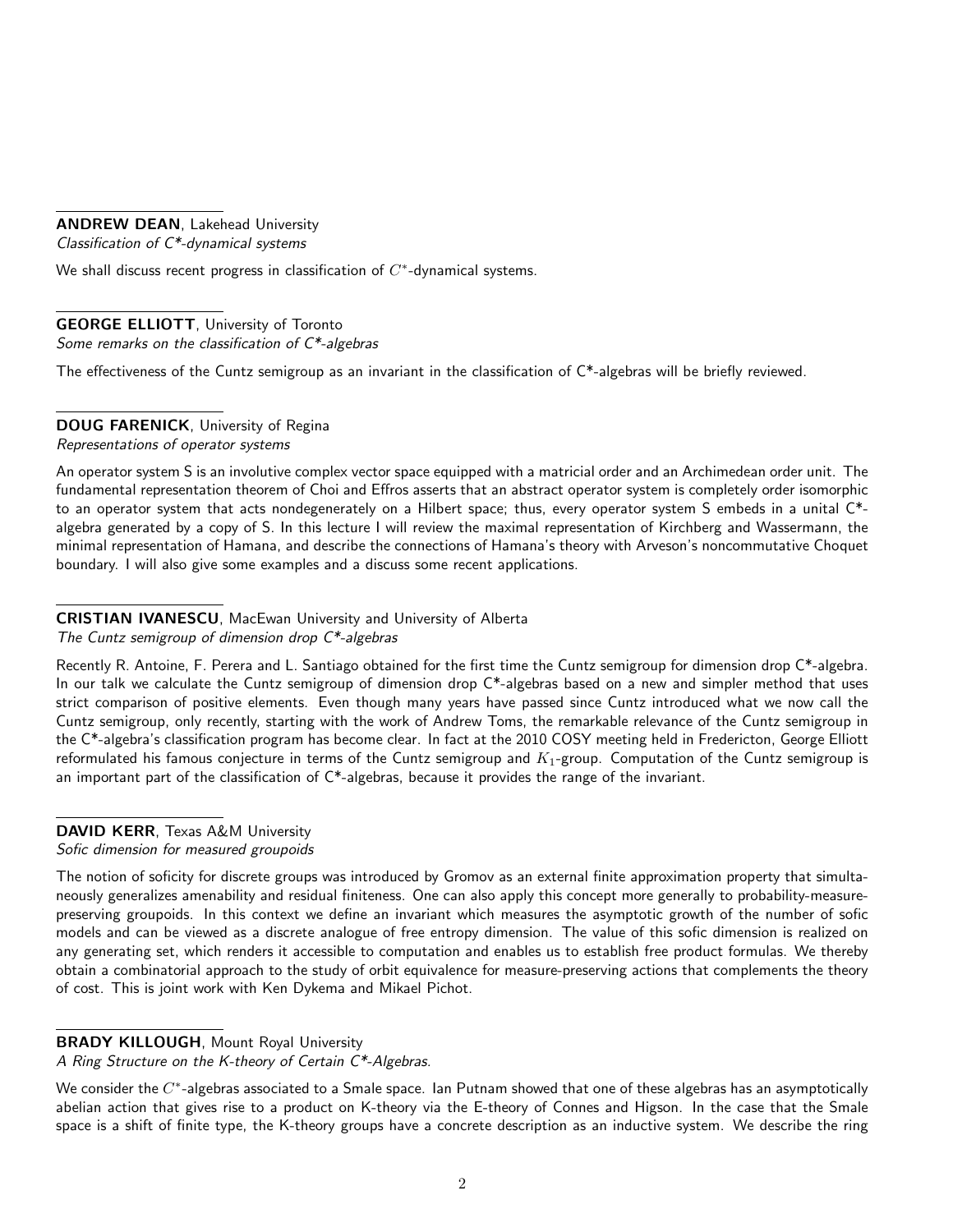structure in terms of the inductive system and show an example in which the K-theory ring is non-commutative. This is joint work with Ian Putnam.

#### MICHAEL LAMOUREUX, University of Calgary

Outer preserving linear operators

A natural question about linear operators on Hardy space is answered, motivated by work in geophysical imaging. We exam the question of what bounded linear operators on Hardy space preserve the set of all shifted outer functions. This semigroup of operators is of interest in studies of geophysical imaging because of their utility in modeling certain physical processes. A complete characterization is determined, which allows an explicit construction of all such operators. Every operator that preserves the set of shifted outer functions is necessarily a product-composition operator, consisting of composition with a shifted outer function followed by multiplication with a (possibly different) shifted outer function.

Some applications to seismic imaging will be discussed, concerning the modeling of propagation of seismic wave energy through the earth.

#### FREDERIC LATREMOLIERE, University of Denver

Isomorphisms of Non Commutative Domain Algebras

Noncommutative domain algebras were introduced by Popescu as the non-selfadjoint operator algebras generated by weighted shifts on the Full Fock space, and they generalise noncommutative disk algebras. They provide a setting for extending the theory of functions in several complex variables to multivariate operator theory. In a joint work with A. Arias, we classify a large class of these algebras using the classification of domains in Hermitian spaces up to biholomorphic maps, including the work of Sunada and Thullen on Reinhardt domains. This talk will present our results, emphasising the connection with complex analysis, and proving that there are indeed many non-isomorphic domain algebras. We will provide a few examples.

#### **TERRY LORING**, University of New Mexico

#### Topological insulators and real almost commuting matrices

We will discuss variations on Lin's theorem discovered jointly with with Adam Sørensen. Two almost commuting real symmetric matrices are uniformly close to commuting real symmetric matrices. The same is true for self-adjoint, self-dual matrices, or equivalently for self-adjoint matrices over the quaternions. These represent partial results related to the many conjectures made with Matthew Hastings regarding real  $C^*$ -algebras and topological insulators.

## JAMIE MINGO, Queen's University

Graphs and Random Matrices

For the last twenty years free probability has been used to model the large  $N$  limit of independent random matrices. Recently Roland Speicher and I have developed the theory of second order freeness to analyse the fluctuations of these random variables around their limiting distributions.

As was found by Voiculescu in the case of first order freeness in 1991, many standard ensembles of random matrices used in physics and statistics exhibit second order freeness. I will explain how a analysis of some graphs can be used to analyse the fluctuations of Wigner ensembles. This is joint work with Roland Speicher.

# NISHAN CHARITHA MUDALIGE, University of Guelph

Normal Compressions of Higher Rank Numerical Ranges

The classical numerical range has been studied extensively by mathematicians interested in the areas of functional analysis and matrix analysis since the 1930's. The higher rank numerical range generalizes the classical numerical range of an operator and is a much newer discovery which was first introduced by Choi, Kribs and Zyczkowski in 2006. Research into higher rank